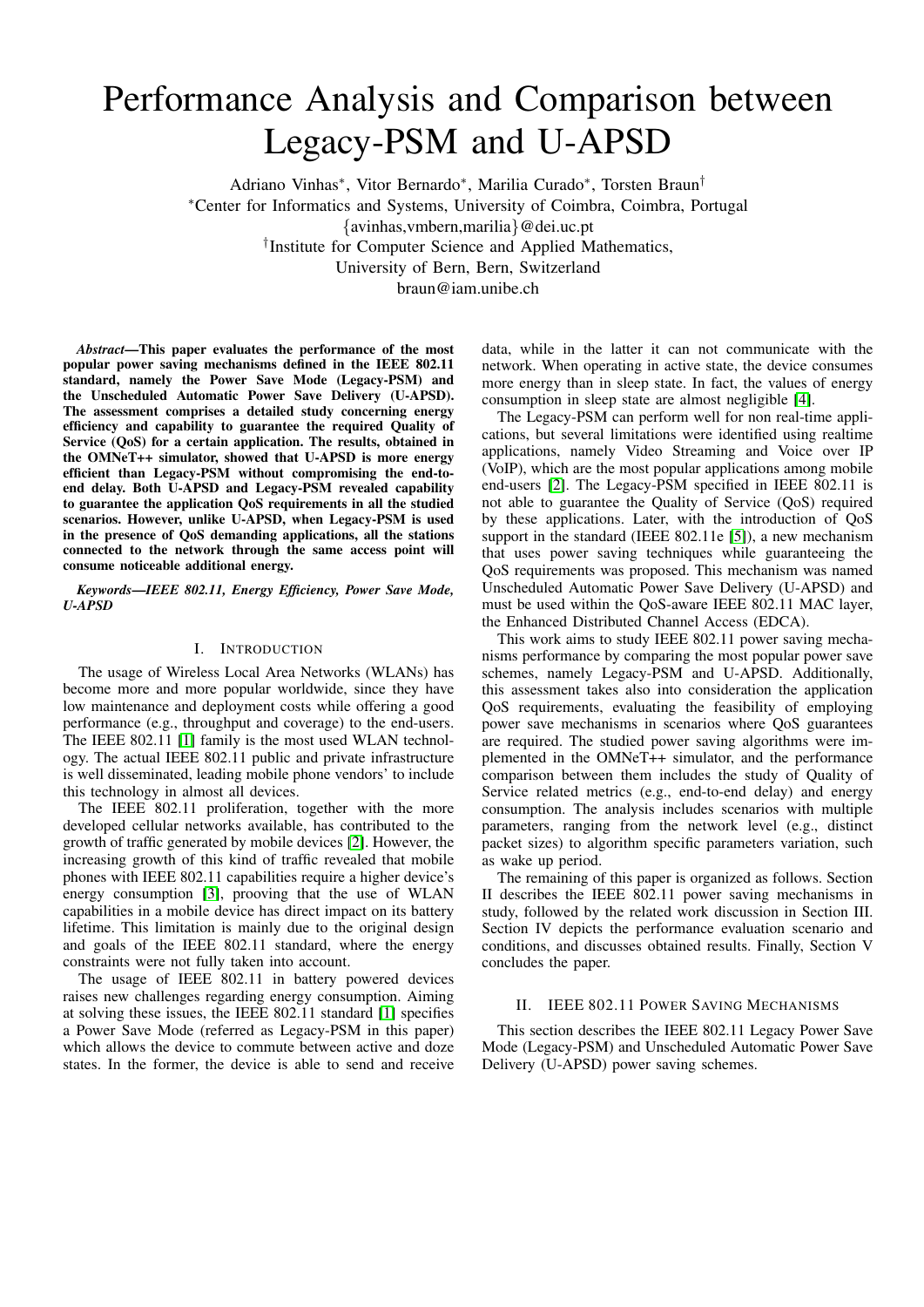#### *A. IEEE 802.11 Legacy-PSM*

This subsection describes the IEEE 802.11 Legacy Power Save Mode (Legacy-PSM) algorithm.

When communicating using the IEEE 802.11 standard, an Access Point (AP) periodically broadcasts *Beacon Frames*. Apart from other control related information, the *Beacon Frames* also contain specific information related with the power saving operations. In Legacy-PSM a Station (STA) can be in two main different states: Continuous Aware Mode (CAM) or Power Saving Mode (PSM), which is also known as sleep mode.

When a Station (STA) is in sleep mode, the AP handles the frames addressed to it by buffering them locally. All the STAs operating the Legacy-PSM must wake up regularly to receive the *Beacon Frames*. Therefore, the STA can recognize whether the AP has buffered frames addressed to it by analyzing the *Traffic Indicator Map* (TIM) field of the *Beacon Frame*.

Once a STA wakes up to receive the *Beacon Frame*, it might goes back into sleep mode if there are no queued frames in the AP to be received. The AP should always be informed about power saving mode changes. If the STA recognizes that there are frames buffered for it in the AP, it sends back a request to receive those frames by transmitting a *PS-Poll* frame to the AP. When the AP receives such frame, it must reply with an Acknowledgment (ACK) or directly with a queued data frame. If the AP has more than one frame to send for a certain STA, it sets the *MoreData* flag, forcing the STA to be awake to receive all the pending frames. If the frames stay buffered for too long, the AP might use an aging function to delete these frames. Due to this dependency with the Beacon Frame, a STA operating in Legacy-PSM is characterized as reactive.

# <span id="page-1-1"></span>*B. IEEE 802.11 U-APSD*

This subsection describes the U-APSD power saving mode. Unlike Legacy-PSM, the U-APSD does not relay on *Beacon Frames* to control the stations power management. When operating in U-APSD, a STA does not need to wake up periodically to receive the *Beacon Frames*. Instead, the STA has a proactive behavior, meaning that it can wake up whenever desired.

To inform the AP about its power state, the STA sends a trigger frame (QoS data or QoS Null messages) to it. These trigger frames can be sent to the AP anytime and do not need to be sent after receiving a *Beacon Frame*.

Upon receiving a trigger frame, if there are pending data to the STA, the AP allocates a *Service Period* (SP) to the STA. The transmission starts and the AP can send all the pending frames, limited by the maximum service period time length, following the *Transmission Opportunity* rules (TXOP).

When the service period is over, the AP informs the STA about the *Service Period* (EOSP) using the *Power Management* bits within the *Frame Control* field of transmitted frames. If the EOSP bit is not set, the station remains awake and waits for the other incoming frames. Once the EOSP bit is set, the station go back into sleep.

Concerning the Quality of Service support, the usage of the novel Enhanced Distributed Channel Access (EDCA) MAC layer (mandatory to use the U-APSD protocol), also introduces important changes in order to support the applications QoS demands. The EDCA defines four access categories which can be used to classify the traffic, as described in Table [I.](#page-1-0)

<span id="page-1-0"></span>TABLE I. EDCA ACCESS CATEGORIES

| Name    | <b>Description</b>                 | <b>Example Apps</b>       |
|---------|------------------------------------|---------------------------|
| AC BK   | <b>Background Access Category</b>  | File transfer (e.g., FTP) |
| AC BE   | <b>Best Effort Access Category</b> | Browsing (e.g., HTTP)     |
| AC VI   | Video Access Category              | Video streaming           |
| $AC_VO$ | <b>Voice Access Category</b>       | VoIP applications         |

Each category has a different priority (the first category has the lowest priority and the last category has the highest priority) which allows the traffic to be treated in a different way according with the above categories.

#### III. RELATED WORK

This section describes the most relevant related work concerning the comparison between Legacy-PSM and U-APSD algorithms.

In spite of both algorithms having the same approach, they reach the same goal in different ways. Legacy-PSM takes advantage of Beacon Frames to inform associated stations about possible pendent information for them. In order to know if there are buffered frames for a STA, it must wake up in each Beacon Interval to receive the beacon frame. In U-APSD, since the STA has power to decide whether it should wake up, information about buffered data is only given when the STA makes a request and informs the AP about its active state.

Perez Costa et al. [\[6\]](#page-5-5) have studied the main difference between both algorithms and proposed a new U-APSD paradigm, called Static U-APSD. Despite of the analysis of Legacy-PSM and U-APSD, they use only the energy metrics to study the impact of varying the number of stations associated to a single AP. Therefore, they do not study the impact of varying beacon interval in Legacy-PSM or wake up period in U-APSD in the total energy consumption and end-to-end delay.

The QoS requirements within power saving algorithms were studied by CampsMur et al. [\[7\]](#page-5-6), where the authors' analyze the performance of distinct QoS demanding applications. In this work, the authors have employed VoIP traffic, using G.711 codec, and evaluated the application performance regarding various QoS requirements. Nevertheless, the simulation results presented do not take into account the possibility of a STA running various applications at the same time, but consider only that a STA can just be receiving data belonging to a single Access Category.

Others in the literature [\[8\]](#page-5-7)[\[9\]](#page-5-8)[\[10\]](#page-5-9) have proposed enhancements to standard Legacy-PSM, while suggesting some drawbacks of employing U-APSD due to unfairness or starvation problems. Nevertheless, those works do not perform a proper comparison between their power saving proposals against both Legacy-PSM and U-APSD standards.

The next section presents the results obtained from the performance evaluation of Legacy-PSM and U-APSD algorithms.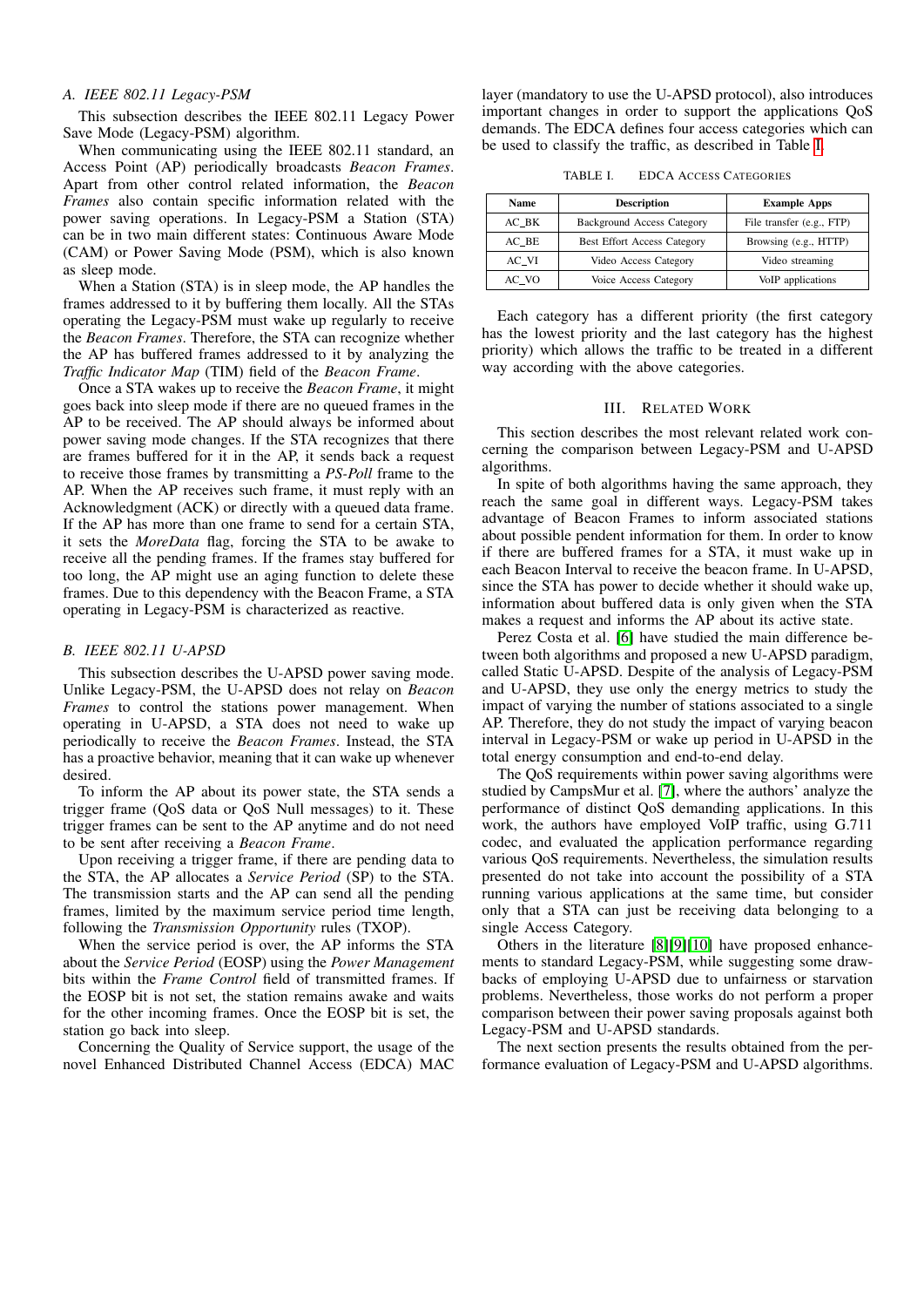#### IV. PERFORMANCE EVALUATION

This section shows the performance evaluation of the power saving mechanisms in study. First, the simulation scenario and configuration parameters are described, followed by the experimental results analysis and discussion.

#### *A. Simulation Scenario and Parameters*

This subsection depicts the simulation scenario used and presents the relevant parameters configured. The study goal is to provide a comparison between Legacy-PSM and U-APSD using energy consumption and end-to-end delay as metrics.

The simulations were performed using OMNeT++ 4.3 simulator [\[11\]](#page-5-10). OMNeT++ is an open-source simulator that contains several frameworks such as INET [\[11\]](#page-5-10)[\[12\]](#page-5-11), which implements several protocols and standards, including TPC/IP and wireless networks support. The choice of OMNeT++ as the simulator to carry on the tests was twofold. First, there is an implementation of Legacy-PSM which was previously validated and tested [\[13\]](#page-5-12). Second, a multimeter like model implementation is also available for INET framework version 2.1.0 [\[13\]](#page-5-12). The U-APSD was implemented also within the INET framework 2.1.0.

The simulation scenario used is illustrated in Figure [1.](#page-2-0)



<span id="page-2-0"></span>Fig. 1. OMNeT++ simulation scenario

Table [II](#page-2-1) describes the simulation parameters used, such as power values used [\[14\]](#page-5-13), IEEE 802.11 standard and Beacon Interval. Although some of the parameters are changed to provide a detailed study (e.g. Beacon Interval), when the parameters are not changed, a base value is used (the value showed in Table [II\)](#page-2-1) to guarantee a standard of values in order to provide a comparison between the different tests.

All the results depicted in the following sections include 15 runs using different random seed numbers with a confidence interval of 95%.

#### *B. Regular wake up period*

This subsection discusses the impact of regular wake up period in Legacy-PSM and U-APSD algorithms. For the Legacy-PSM, the regular wake up period was studied defining distinct beacon intervals in the access point, since according to the protocol each station must wake up to listen to the beacons. It is possible that a STA does not wake up to receive all the beacons, but in this work we assume that a STA will always wake up to receive all the beacons. When using U-APSD,

#### TABLE II. OMNET++ SIMULATION PARAMETERS

<span id="page-2-1"></span>

| Parameter                        | <b>Value</b>     |  |  |
|----------------------------------|------------------|--|--|
| OMNeT++ version                  | 4.3              |  |  |
| <b>INET</b> version              | 2.1.0            |  |  |
| Simulation time                  | 300 seconds      |  |  |
| Repetitions                      | 15               |  |  |
| IEEE 802.11 standard             | "g" and "e"      |  |  |
| Default regular wake up interval | $100$ ms         |  |  |
| Power while transmitting         | 2000 mW          |  |  |
| Power while receiving            | 1500 mW          |  |  |
| Power while idle                 | $300 \text{ mW}$ |  |  |
| Power while sleep                | $20 \text{ mW}$  |  |  |

the regular wake up period is defined by the STA, as already discussed in Section [II-B.](#page-1-1) Additionally, a scenario where power saving mechanism were not employed (i.e., No-PSM scenario) is also discussed.

The end-to-end delay (milliseconds) achieved for all the tested scenarios (No-PSM, Legacy-PSM and U-APSD) is depicted in Figure [2,](#page-2-2) where the x-axis shows the distinct regular wake up periods studied in milliseconds.



<span id="page-2-2"></span>Fig. 2. End-to-end delay for distinct wake up periods

As expected, the No-PSM mechanism is not affected by the regular wake up period (i.e., different beacon interval in this scenario), since the STA is always awake and ready to receive or send information to the network. In Legacy-PSM and U-APSD scenarios, the end-to-end delay is influenced by the regular wake up period. When compared with U-APSD, the Legacy-PSM has a lower average end-to-end delay, but the maximum delay is always higher. This can be explained by the TXOP concept implemented in EDCA, which gives advantage to U-APSD when sending queued frames to the STA.

To keep the end-to-end delay within the acceptable bounds, the Legacy-PSM must change the AP beacon interval. This need represents an extra overhead for all the STAs connected to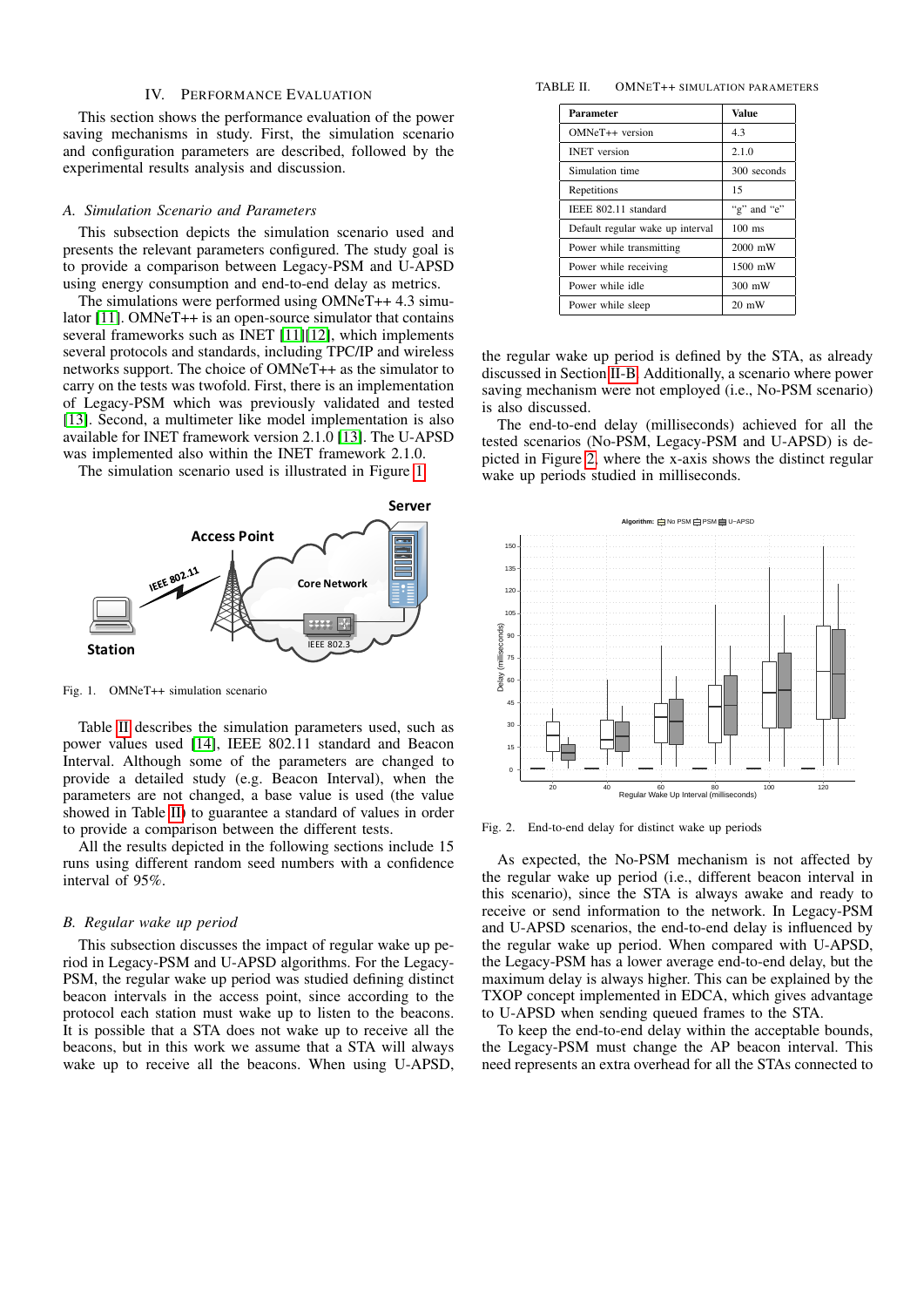the AP, since they must wake up to receive more information. Moreover, it also increases the overall network collision probability, because the medium will be busy for longer periods. This behavior can be observed when the regular wake up period is defined with lower values (e.g., 20ms). In this case the Legacy-PSM performance is worst than with U-APSD, which is able to keep the end-to-end delay within the acceptable bounds.

The energy consumption for the already presented scenario is illustrated in Figure [3.](#page-3-0) The y-axis shows the total energy consumption in Joule, while the x-axis shows the different wake up periods tested.



<span id="page-3-0"></span>Fig. 3. Energy consumption for distinct wake up periods

The No-PSM scenario energy consumption is higher than both Legacy-PSM and U-APSD, showing the need to employ these mechanisms in order to save energy. By analyzing Legacy-PSM and U-APSD, it is possible to observe a lower energy consumption of the U-APSD algorithm in all the cases. The Legacy-PSM needs almost 4 times more energy for scenarios with wake up period  $\geq$  40ms and roughly 2.5 times more when the wake up period is lower (i.e. wake up  $period = 20ms$ ).

In short, the U-ASPD outperforms the Legacy-PSM, since it is able to reach almost the same performance (i.e., delay) using less energy. The U-APSD has also benefits regarding the network congestion, since the beacon interval does not need to be changed. Moreover, unlike U-APSD, using the Legacy-PSM all the STAs must have the same wake up period.

#### *C. Study of Packet Size*

This subsection studies the impact of varying the packet size for both Legacy-PSM and U-APSD power saving mechanisms. This study was made with distinct packet size values and a fixed sending interval of 40ms. An additional scenario with No-PSM mechanism was also studied, referred as No-PSM scenario.

The energy consumption results are presented in Figure [4.](#page-3-1) The y-axis depicts the total energy consumption in Joule and the x-axis shows the different packet sizes tested, in Bytes.



<span id="page-3-1"></span>Fig. 4. Total energy consumption for distinct packet sizes

With the Legacy-PSM it is possible to see that energy consumption in No-PSM scenario is higher than both Legacy-PSM and U-APSD, showing the need to employ the power saving mechanisms of the IEEE 802.11 technology. Regarding the Legacy-PSM and U-APSD power saving mechanisms, U-APSD saves more energy than Legacy-PSM for each one of the packet size values used. Legacy-PSM performs the tests needing approximately 4 times more energy than U-APSD.

By analysing these results, it is possible to observe that packet size has a minor impact on the STA overall energy consumption, following the results shown in a testbed analysis performed by Bernardo et al. [\[4\]](#page-5-3).

Aiming to evaluate the energy cost of receiving information from the AP, the results of energy consumption per byte are illustrated in Figure [5.](#page-4-0) The y-axis shows the energy required to receive each byte in Joule, while the x-axis depicts the packet sizes variation.

The results also show that lower packet sizes require more energy per byte than higher packet sizes. This observation encourages the employment of aggregation techniques on the IEEE 802.11 technology, in order to reduce the energy consumption per byte. The usage of MAC layer aggregation techniques allows to transmit several frames in a single MAC frame. As the packet size only slightly influences the STA energy consumption, this technique allows to reduce the total energy consumption while contributing to reduce the medium overhead and collisions [\[15\]](#page-5-14).

## *D. Study of QoS requirements guarantees*

This subsection studies the QoS requirements guarantees for both Legacy-PSM and U-APSD by emulating the main characteristics of the G.711 voice codec [\[16\]](#page-5-15). Regarding the end-to-end delay metrics studied, this codec has a maximum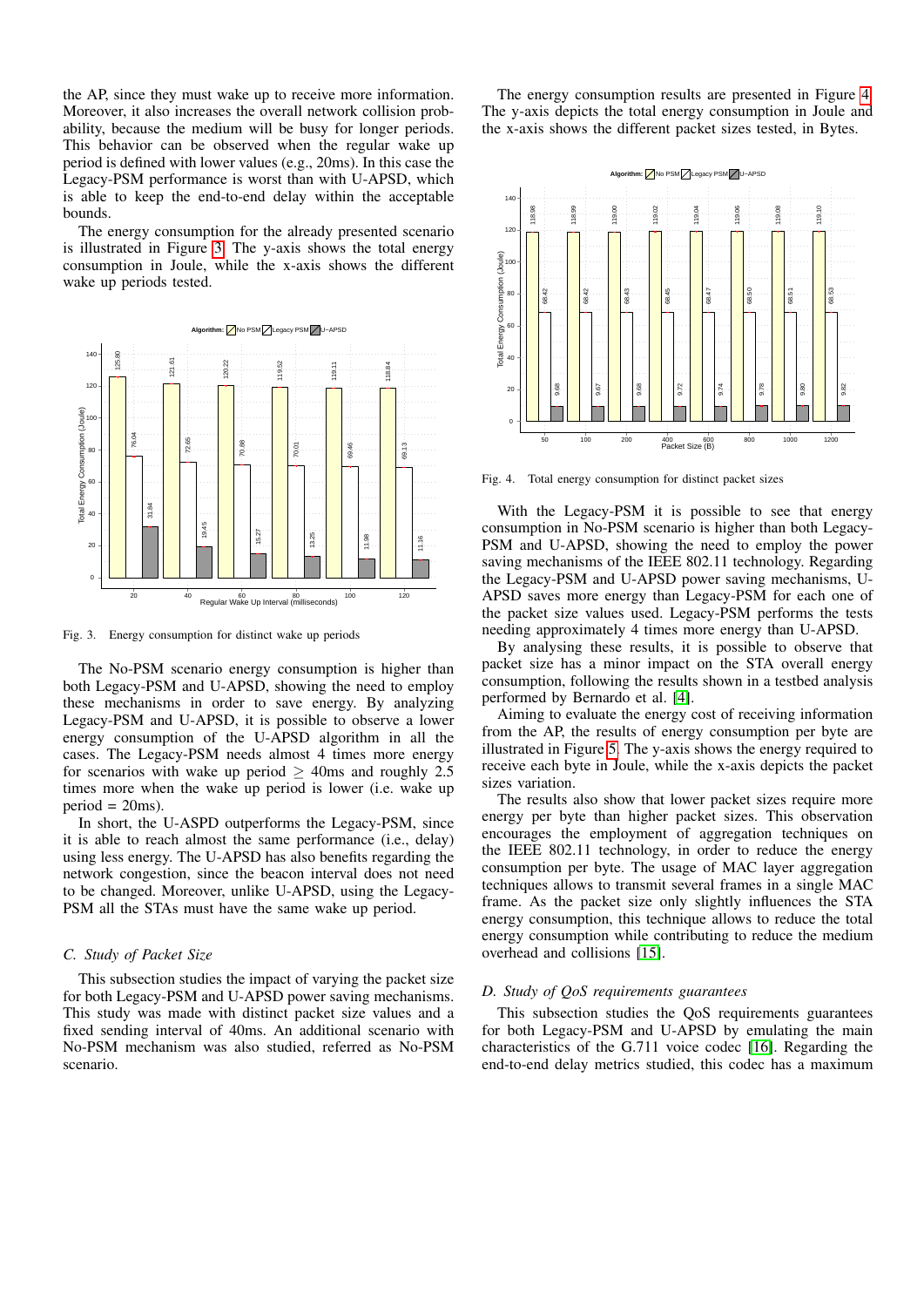

<span id="page-4-0"></span>Fig. 5. Energy Consumption per byte for distinct packet sizes

acceptable end-to-end delay of 150ms defined by the ITU-T Y.1541 recommendation [\[17\]](#page-5-16).

In order to emulate a more realistic scenario, three other applications were used to create background traffic. Each application was used in a distinct Access Category, different from the one to be used for the VoIP service. This scenario creates a more realistic network, since the Access Point must deal with different applications priorities.

The end-to-end delay (milliseconds) achieved for both Legacy-PSM and U-APSD is depicted in Figure [6.](#page-4-1) The x-axis shows the different access mechanisms used with the power saving mode referred in the graphic subtitle. As Legacy-PSM does not support traffic prioritization, it is only possible to classify traffic in a single class. In the U-APSD case, it does support traffic prioritization as it operates together with EDCA mechanism, explaining the reason why it appears the box plot related with access category used by the VoIP application in the Figure [6.](#page-4-1)

Three different scenarios were taken into account to make this study. The first one is the employment of Legacy-PSM with the default Beacon Interval indicated on Table [II.](#page-2-1) The second one is also a Legacy-PSM scenario with a Beacon Interval value of 20ms. Lastly, an U-APSD scenario was analysed, with a regular wake up period of 20ms.

The Legacy-PSM scenario with beacon interval value of 100ms has higher delay values when compared within the other two scenarios, showing the need to change the beacon interval in order to keep end-to-end delay values within the acceptable bounds.

The other Legacy-PSM scenario is a consequence of this conclusion since the end-to-end delay is lower in this scenario. However, reducing the beacon interval introduces more overhead in the network since the STA is trying to listen for a number of beacons 5 times higher than the Legacy-PSM scenario with beacon interval value of 100ms.

The results show that all scenarios guarantee a good op-



<span id="page-4-1"></span>Fig. 6. QoS requirements guarantees on PSM and U-APSD end-to-end delay

eration of the VoIP application since the end-to-end delay does not reach the maximum end-to-end delay acceptable for applications which use the G.711 voice codec. However, the Legacy-PSM scenario with a beacon interval value of 100ms almost reaches this limit since it obtains higher end-to-end delay values when compared with the others.

The energy consumption for the scenarios described is illustrated on Figure [7.](#page-4-2) The y-axis shows the total energy consumption in Joule, while the x-axis indicates the different scenarios studied.



<span id="page-4-2"></span>Fig. 7. Impact of running a VoIP application in PSM and U-APSD Energy Consumption

It is possible to see the consequence of sending more beacons. Besides introducing more overhead in the network,